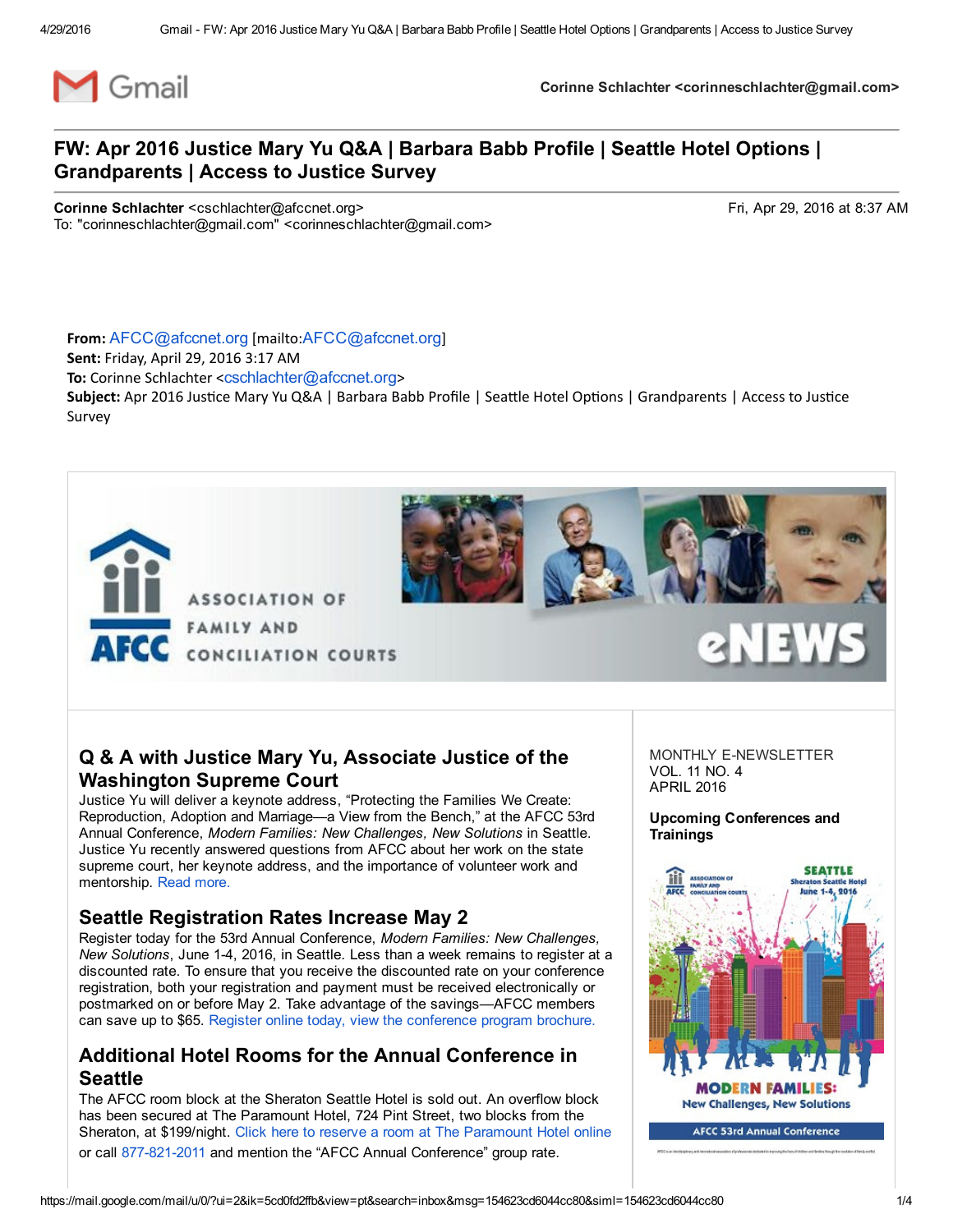### Ten Considerations for Grandparents Raising Their Grandchildren

#### *Ann M. Ordway, JD, PhD, Department of Counseling and Special Populations, Lamar University*

Approximately 2.4 million grandparents nationwide currently have some form of a custodial role for their grandchildren. Whether your role is that of a grandparent in a custodial role, or that of a service provider for members of this special population, here are some important considerations to guide the process of both transitioning to the custodial role and improving chances that the arrangement will be successful for the grandparents and grandchildren alike. [Read](http://afcc.networkats.com/members_online/utilities/emailct.asp?25caaae223ead1740fc6a917b48451886989506b1f41dd5233e0a55d05a5f19fa5e915f8ad48dd60) more.

# Support AFCC by Donating to the Silent Auction

The AFCC Silent Auction is a fun opportunity to support the organization's special projects and initiatives like the Researchers' Roundtable and the Access to Justice Task Force. The auction is held on Friday evening at the annual conference. Donate an item and/or attend the auction and bid! You do not need to attend the conference to donate. Please let us know about your donation by May 6, so it can be included in the auction catalog. Past auction items include vacations, jewelry, sports memorabilia, fashion accessories, electronics, collectibles, books and much more. It's a fun time to relax and socialize before the annual banquet. [Donate](http://afcc.networkats.com/members_online/utilities/emailct.asp?066a7a7a383975cffeb85bdebcb7932a59c799d81f41dd5233e0a55d05a5f19fa5e915f8ad48dd60) an item.

## Top Considerations for the Views and Beliefs about Access to Justice of Legal and Non-Legal Family Law Professionals

#### *Michael Saini, PhD, Factor-Inwentash Faculty of Social Work, University of Toronto*

Within the last decade, the term "access to justice" has grown in popularity among legal commentators, scholars, family justice reformers, government policymakers, and the media. But with all of this new attention, there remains no common understanding or definition of access to justice and its potential implications for children and families in domestic relation courts. To address this gap, a survey was developed in collaboration with AFCC and Professor Michael Saini, of the Factor-Inwentash Faculty of Social Work, University of Toronto. Results will be discussed further in the forthcoming article, "A Survey of Beliefs and Priorities about Access to Justice of Family Law: The Search for a Multidisciplinary Perspective" by Peter Salem and Michael Saini, which can be read (open access) in the *Cardozo Journal of Conflict Resolution*, Volume 17, Number 3. The following ten [considerations](http://afcc.networkats.com/members_online/utilities/emailct.asp?0c0a096a3004300f22a1736658eb242746f7772f1f41dd5233e0a55d05a5f19fa5e915f8ad48dd60) have been adapted from the article. Read [more.](http://afcc.networkats.com/members_online/utilities/emailct.asp?01df504ba1d5ef6da7cfb157ad2d0448b175fe0f1f41dd5233e0a55d05a5f19fa5e915f8ad48dd60)

# Thank You Conference Sponsors

A big thanks to our Diamond Conference Sponsor: [OurFamilyWizard.com;](http://afcc.networkats.com/members_online/utilities/emailct.asp?f38ff9844eb881833d155ad76855056ef7cdf3ff1f41dd5233e0a55d05a5f19fa5e915f8ad48dd60) Platinum Sponsor: [StablePaths](http://afcc.networkats.com/members_online/utilities/emailct.asp?aab207fddacf21780c5cd827b5d69e43b6d1ef4a1f41dd5233e0a55d05a5f19fa5e915f8ad48dd60) and [Transitioning](http://afcc.networkats.com/members_online/utilities/emailct.asp?db4fcc53c9257a9de0b39fc20fda4e9eab6716341f41dd5233e0a55d05a5f19fa5e915f8ad48dd60) Families; Gold Sponsors:

[OnlineParentingPrograms.com,](http://afcc.networkats.com/members_online/utilities/emailct.asp?4b5774abcc4616b60b3dc65f4141ed23f34872851f41dd5233e0a55d05a5f19fa5e915f8ad48dd60) Center for Divorce [Education,](http://afcc.networkats.com/members_online/utilities/emailct.asp?0b03fc1a25448e9e113bd76630fa5a80bad427371f41dd5233e0a55d05a5f19fa5e915f8ad48dd60) [ChildrenBeyondDispute.com](http://afcc.networkats.com/members_online/utilities/emailct.asp?481e3ad29bc7021c1827a68cf216fb5dd4f487161f41dd5233e0a55d05a5f19fa5e915f8ad48dd60) and IRIS [Educational](http://afcc.networkats.com/members_online/utilities/emailct.asp?55576b9e910daca1ae4cd9ae5bdd03cbc4f2590c1f41dd5233e0a55d05a5f19fa5e915f8ad48dd60) Media; Silver Sponsor: The Law Office of Stacy D. Heard, PLLC; and Bronze Sponsors: [Soberlink](http://afcc.networkats.com/members_online/utilities/emailct.asp?3b139c1e533796b0cde71ac40df53cad02457a4d1f41dd5233e0a55d05a5f19fa5e915f8ad48dd60) and The American Society of Legal [Advocates.](http://afcc.networkats.com/members_online/utilities/emailct.asp?9a5165a87bba11901b9920819b4637060e32bdc91f41dd5233e0a55d05a5f19fa5e915f8ad48dd60) Please thank our sponsors for their generous support by visiting their websites and/or onsite exhibit tables!

# Exhibit Space in Seattle is Almost Sold Out

Act now to have an onsite presence at the 53rd Annual Conference in Seattle—only two tables remain. Read more about the [opportunities](http://afcc.networkats.com/members_online/utilities/emailct.asp?83ce41f9e79b46866ffb5830ba75a7e81e215e171f41dd5233e0a55d05a5f19fa5e915f8ad48dd60) and contact Erin [Sommerfeld](mailto:esommerfeld@afccnet.org).

# Member Profile: Barbara Babb, MS, JD

Barbara Babb is the new editor-in-chief of *Family Court Review*. Becoming editor of *FCR* marks a full-circle experience with AFCC, in that Barbara was aware of the journal before becoming a member. "*FCR* is the best family law journal. This is an incredible honor. I have been reading the journal since it was called the F*amily and Conciliation Courts Review*. It became even better as *Family Court Review*. Andy [Andrew Schepard, editor of *FCR* 1997-2015] leaves big shoes to fill," she said. Read [more.](http://afcc.networkats.com/members_online/utilities/emailct.asp?2250a74db00d05a82b092064abb744fbbbfcb0ce1f41dd5233e0a55d05a5f19fa5e915f8ad48dd60)

# Thank You Family Court Review Staff

A big AFCC thank you to Robert E. Emery, social sciences editor; Ruth C. Stern, managing editor; Andrew I. Schepard, former editor and editorial consultant; J.

# AFCC 53rd Annual Conference

*Modern Families: New Challenges, New Solutions* June 1–4, 2016 Sheraton Seattle Hotel Seattle, Washington [Registration](http://afcc.networkats.com/members_online/utilities/emailct.asp?acb86088ccb96d8978347061efc81c258c232d8a1f41dd5233e0a55d05a5f19fa5e915f8ad48dd60) and program brochure

Special thanks to our conference sponsors:

Diamond Sponsor [OurFamilyWizard.com](http://afcc.networkats.com/members_online/utilities/emailct.asp?f38ff9844eb881833d155ad76855056ef7cdf3ff1f41dd5233e0a55d05a5f19fa5e915f8ad48dd60)



Platinum Sponsor Stable Paths and Transitioning Families





#### AFCC 12th Symposium on Child Custody Evaluations

*Abuse, Alienation and Gatekeeping: Critical Issues for Family Court Professionals* November 3–5, 2016 Sheraton Atlanta Hotel Atlanta, Georgia Call for [Proposals](http://afcc.networkats.com/members_online/utilities/emailct.asp?28a55643751da4d0950aaabc0219b27be124322d1f41dd5233e0a55d05a5f19fa5e915f8ad48dd60)

# AFCC 54th Annual Conference

May 31-June 3, 2017 Sheraton Boston Hotel Boston, Massachusetts

#### AFCCAAML Conference

September 14-16, 2017 Westin San Diego San Diego, California

## AFCC Regional Conference

November 24, 2017 Hyatt Regency Milwaukee Milwaukee, Wisconsin

AFCC 55th Annual Conference June 6-9, 2018 Washington Hilton Washington, DC

# AFCC 56th Annual Conference

May 29-June 1, 2019 Westin Harbour Castle Toronto, Ontario, Canada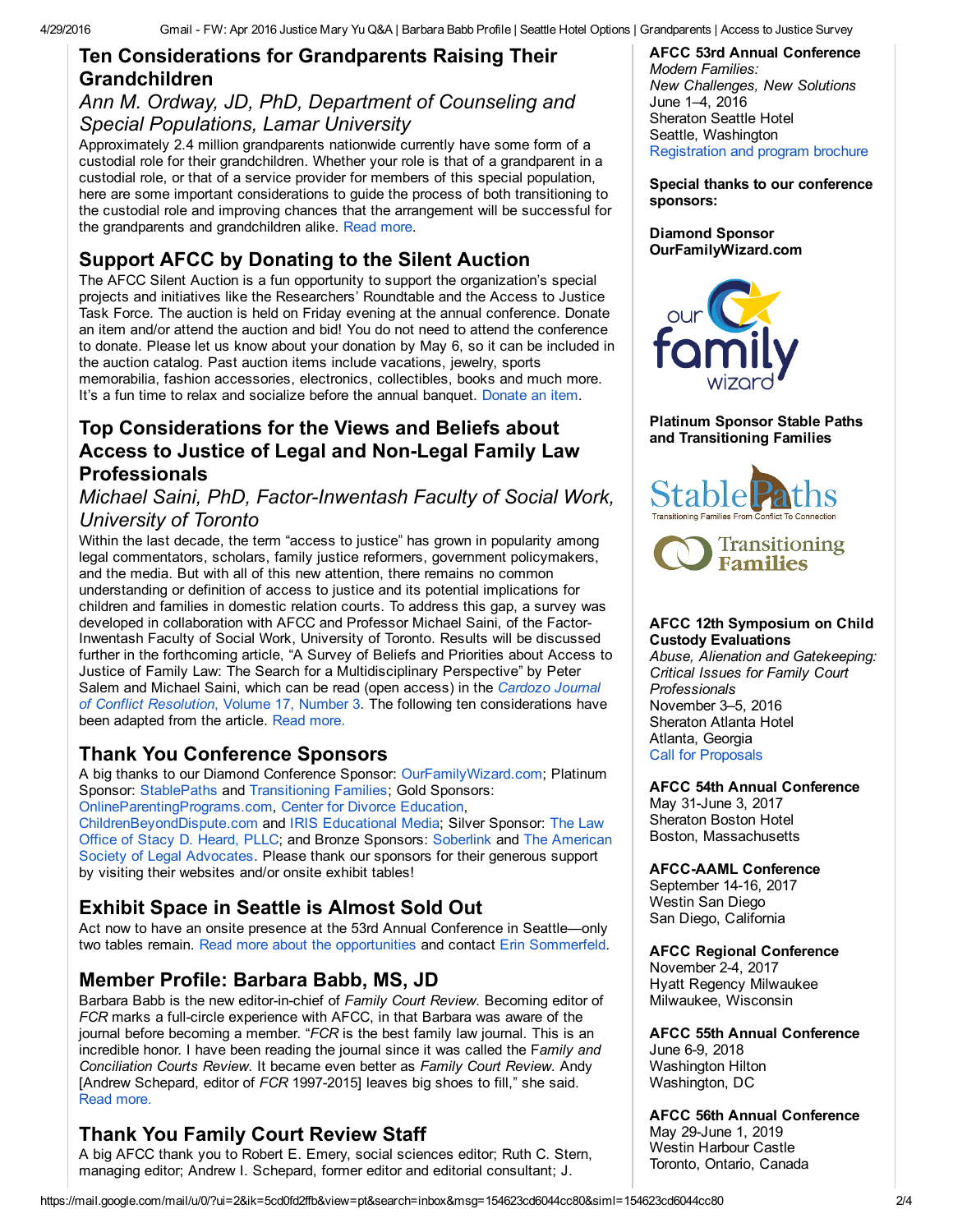Herbie DiFonzo, student note advisor; Carissa Danesi, student managing editor; Alexia Sarnicola and Kristy Candela, the managing editors of notes and comments; the entire [student](http://afcc.networkats.com/members_online/utilities/emailct.asp?2d03ada79e2dec29092b06822400a9b11ec5ecd21f41dd5233e0a55d05a5f19fa5e915f8ad48dd60) staff and the others whose hard work and dedication to the journal was instrumental during the leadership transition which began in the summer of 2015. The transition period has concluded and we welcome the new editorial staff: Barbara A. Babb, editor-in-chief, Robert E. Emery, social science editor; and Matthew G. Kiernan, faculty administrative editor.

## Submit an Article to Family Court Review

*Family Court Review*, the interdisciplinary journal of AFCC, invites contributions on all aspects of family law, family courts, and the resolution of family disputes, from fields related to family law: court administration, mental health, medicine, behavioral and social sciences, dispute resolution, education, public policy, and other disciplines concerned with the welfare of children and families. Learn more about the guidelines, [submission](http://afcc.networkats.com/members_online/utilities/emailct.asp?a35f86cca56a83c13cbec111ae8f9247c5161d2b1f41dd5233e0a55d05a5f19fa5e915f8ad48dd60) review process, and submit an article.

# May 6 is the Last Day to Submit a Proposal for Atlanta

#### 12th Symposium on Child Custody Evaluations Alienation and Gatekeeping: Critical Issues for Family Court Professionals November 3-5, 2016, Sheraton Atlanta Hotel

AFCC is accepting proposals for 90-minute workshops addressing practice skills, professional issues and advanced theoretical applications. This year's theme is Abuse, Alienation and Gatekeeping: Critical Issues for Family Court Professionals. The symposium is designed for custody evaluators, judges, lawyers, mediators and professionals who work with separating and divorcing families. Submit your [proposal](http://afcc.networkats.com/members_online/utilities/emailct.asp?28a55643751da4d0950aaabc0219b27be124322d1f41dd5233e0a55d05a5f19fa5e915f8ad48dd60) on or before May 6, 2016, using the online form. AFCC offers a reduced registration rate for presenters. The program brochure will be available in July. More [information,](http://afcc.networkats.com/members_online/utilities/emailct.asp?1dca678c07c2fb2f60c87269816a18b080b74bf31f41dd5233e0a55d05a5f19fa5e915f8ad48dd60) including a list of suggested topics.

## Call for Applications: AFCC Family Court Services Resource Guide

AFCC is collecting examples of services, programs, practices and processes that provide assistance to families who are involved in a family court process such as divorce, separation, or paternity issues. Your example need not be something identified as "best practices" or "evidence-based," but should be successful in meeting the needs of the families, professionals and courts involved. Examples will be shared publicly in the AFCC Family Court Services Resource Guide to help develop new approaches to these difficult issues. Learn more, share your [example.](http://afcc.networkats.com/members_online/utilities/emailct.asp?11ad1d33422df2825cb6e98c04b363ab948f2d831f41dd5233e0a55d05a5f19fa5e915f8ad48dd60)

#### Member News

Robert Kaufman, PhD, ABPP, Oakland, California, and Daniel Pickar, PhD, ABPP, Santa Rosa, California, recently had a book chapter published entitled, "Child Custody and Parenting Plan [Evaluations,"](http://afcc.networkats.com/members_online/utilities/emailct.asp?8dd9aa89c023e17d923c2efbc25c7566ed04edfc1f41dd5233e0a55d05a5f19fa5e915f8ad48dd60) in the textbook, *Inside Forensic Psychology*. The book is from Praeger Publishing and edited by Tiffany Mason, PsyD. The chapter presents best practices, relevant case law, research on special issues in child custody evaluations, and a case vignette of a parenting plan evaluation.

#### Chapter News

Eileen Ailon, R. Psych, Calgary, Alberta, Canada, is the new president of the AFCC Alberta Chapter.

Ann Ordway, JD, PhD, Signal Mountain, Tennessee, has been re-elected to serve a second two-year term as chapter council liaison to the AFCC Board of Directors by the AFCC Chapter Council.

## Membership Notice of AFCC Board Nominations

At the AFCC membership meeting, Saturday June 4, 2016, the following individuals will be nominated to serve on the AFCC Board of Directors for a three-year term beginning July 1, 2016 and concluding June 30, 2019: patti cross, JD; Jacqueline C. Hagerott, JD, LLM; and Robert A. Simon, PhD. The AFCC Executive Committee is elected by the board of directors. For informational purposes, the following individuals have been nominated for positions on the executive committee: President Elect: Annette Burns, JD, Vice President: Hon. Dianna J. Gould-Saltman; Secretary: Matthew J. Sullivan, PhD; and Treasurer: Mindy F. Mitnick, EdM, MA. Marsha Kline Pruett, PhD, MSL, will assume the presidency and Hon. Peter

Are you an AFCC member? [Join](http://afcc.networkats.com/members_online/utilities/emailct.asp?1564752a7f4b250bf80dc55446cd64439bc6d8ed1f41dd5233e0a55d05a5f19fa5e915f8ad48dd60) or [Renew](http://afcc.networkats.com/members_online/utilities/emailct.asp?cf4452b87aebb916821614ff393b72c1642d4ec21f41dd5233e0a55d05a5f19fa5e915f8ad48dd60)

The opinions expressed in articles published or linked to in the *AFCC eNEWS* are those of the authors and do not necessarily reflect the positions of the Association of Family and Conciliation Courts.

#### Editor:

Erin Sommerfeld [editor@afccnet.org](mailto:editor@afccnet.org)







#### **[Unsubscribe](mailto:afcc@afccnet.org%20?subject=Unsubscribe)**

AFCC | 6525 Grand Teton Plaza | Madison, WI | 53719 | 608-664-3750 | [afcc@afccnet.org](mailto:afcc@afccnet.org) | [www.afccnet.org](http://afcc.networkats.com/members_online/utilities/emailct.asp?96a24ab0abbb2e0f443b08ef4716429cef9571461f41dd5233e0a55d05a5f19fa5e915f8ad48dd60)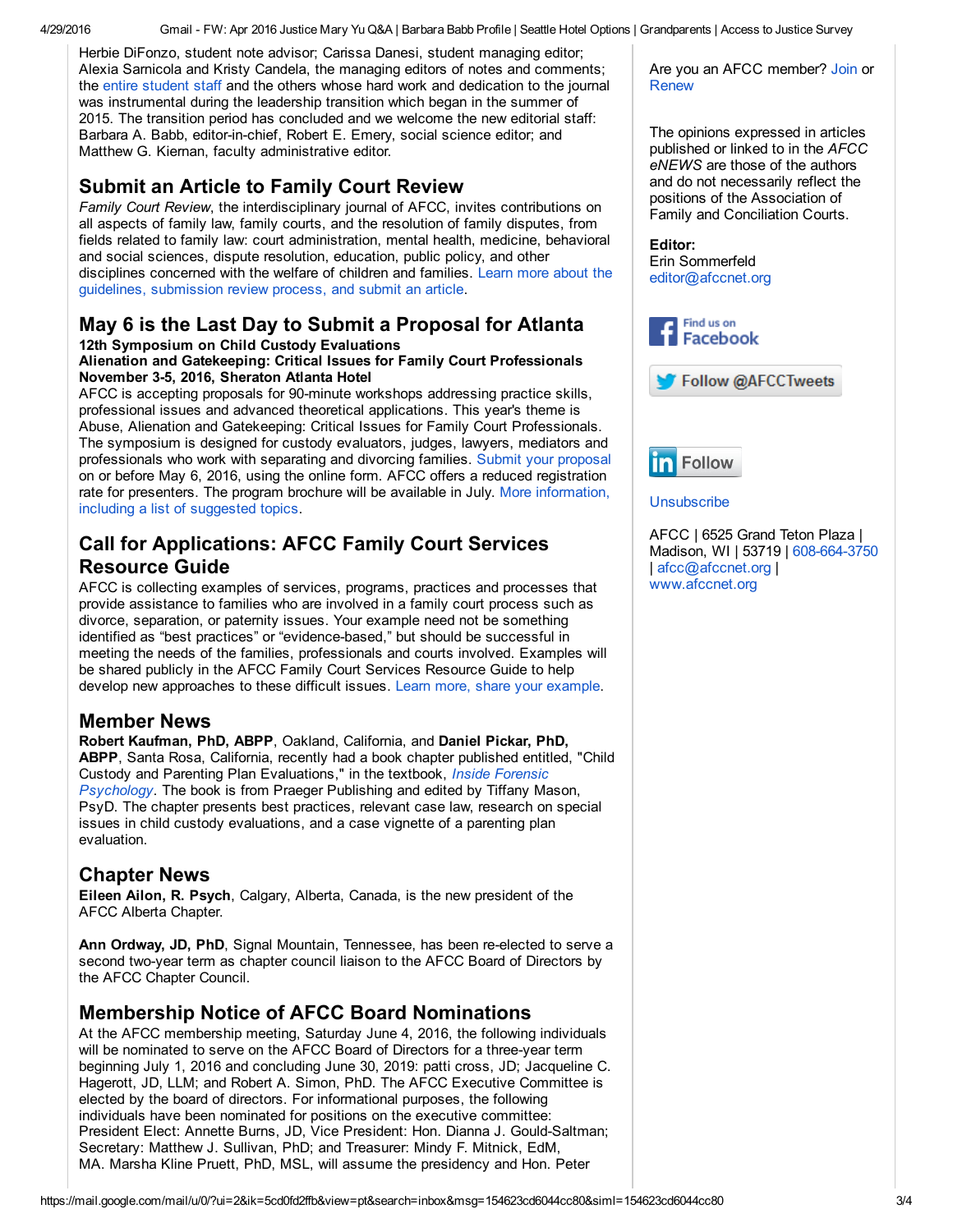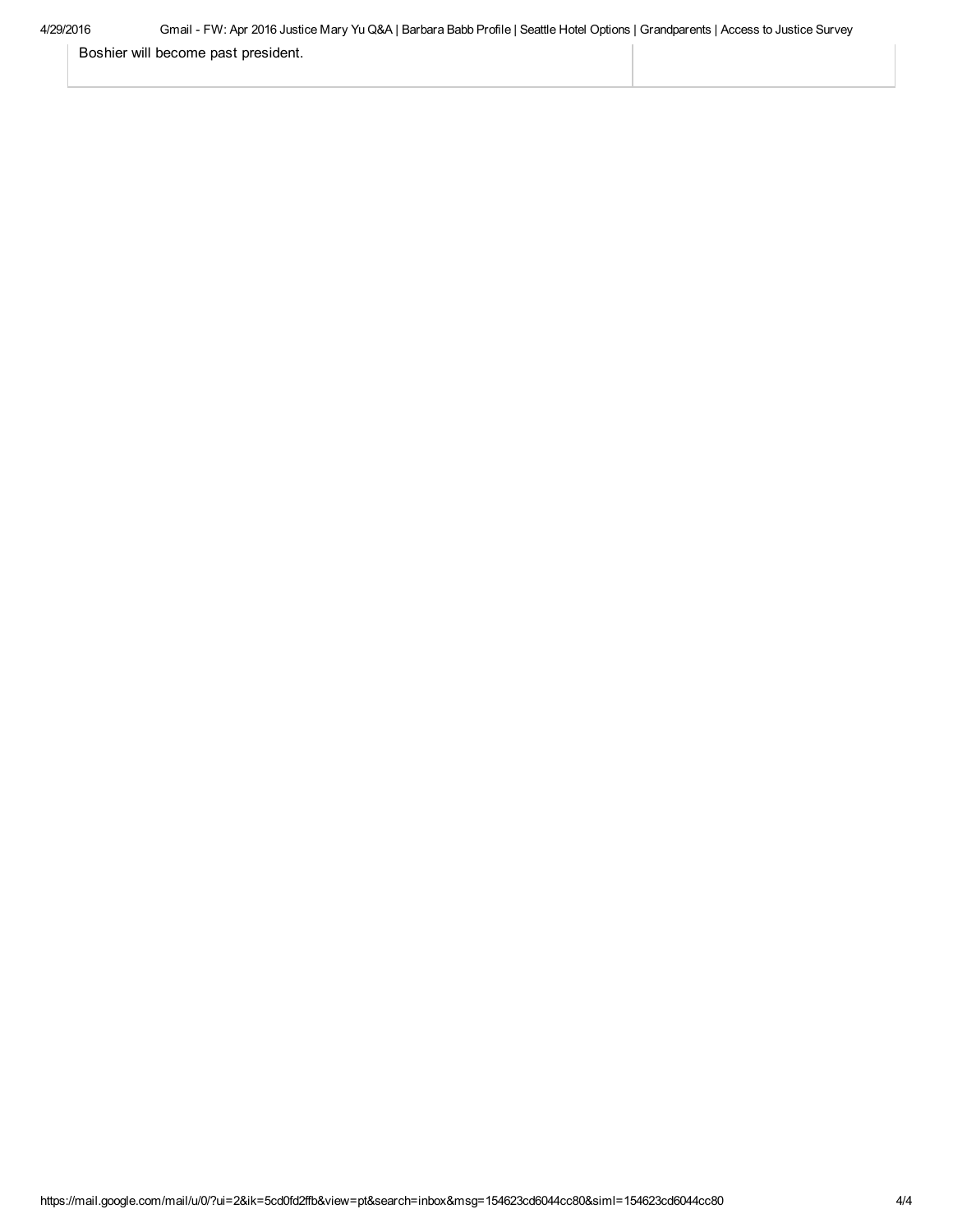

VOL. 11 NO. 4 APRIL 2016

**Q & A with Justice Mary Yu, Associate Justice of the Washington Supreme Court**  Justice Yu will deliver a keynote address, "Protecting the Families We Create: Reproduction, Adoption and Marriage—a View from the Bench," at the AFCC 53rd Annual Conference, *Modern Families: New Challenges, New Solutions* in Seattle.

Before her appointment to the Supreme Court by Governor Jay Inslee in 2014, Justice Yu was an accomplished trial judge for 14 years in King County Superior Court. There she presided over criminal, civil and juvenile cases, including hundreds of adoptions and family law matters. Justice Yu was known for treating everyone with respect and fairness, approaching each case with an open mind, and understanding that each decision has an impact on an individual's life.

Justice Yu recently answered questions from AFCC about her work on the state supreme court, her keynote address, and the importance of volunteer work and mentorship.

#### **What first interested you in the law?**

I first became interested in the law after working for the Archdiocese of Chicago in the Peace and Justice Office. At that time, I felt I needed some additional tools for the work that I was doing, which involved social policy and advancing social justice.

#### **You have been the recipient of a number of Judge of the Year awards. What qualities and attributes do you believe make a good judicial officer? What separates the good from the great?**

I feel unusually blessed and humbled to have received these awards. I believe the most important quality a judge must possess is the ability to listen and be respectful of the parties. Humility and believing that you can always learn something new about the law and the case from the lawyers, is what separates the good from the great in our judicial world.

**In many state supreme courts and courts, white males hold a disproportionate share of judicial seats compared proportionately to the population. The Washington State Supreme Court has a diverse demographic composition. What are your thoughts on this and the demographics of the judiciary at large?** Like all government entities and public officials, the more we reflect the community we serve, the greater confidence we instill in what we do. We are our best when we have diverse perspectives at the table and we are at our best when we are racially and geographically diverse. True diversity improves our work product and enhances confidence in our decisions.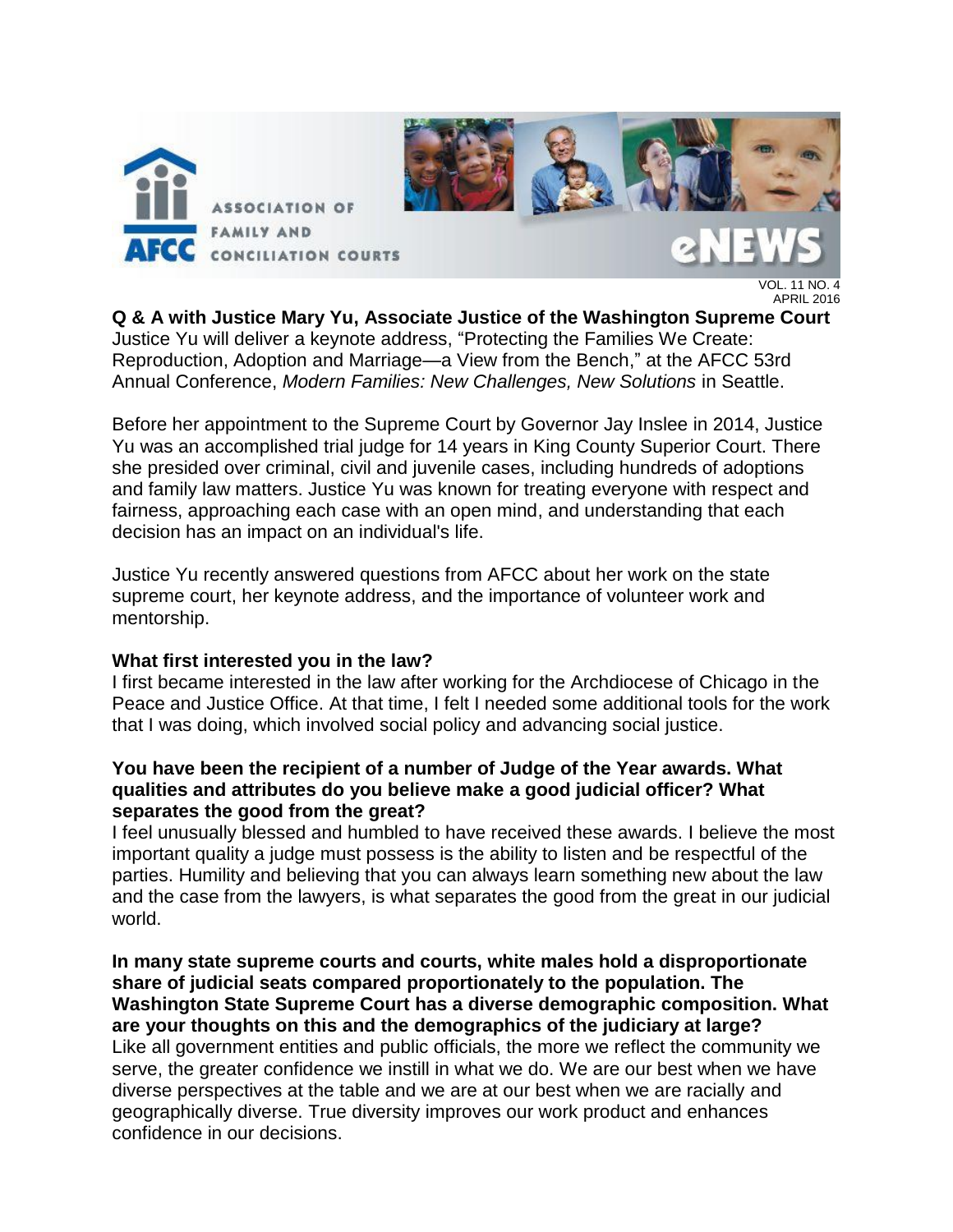**You are Washington's first openly gay justice, first Asian American justice, first Latina justice, the sixth woman currently serving, and the eleventh woman to serve on the state's supreme court. Share your thoughts on these notable firsts.**  I am proud to have been able to "lift the lid" for others to follow. I feel fortunate to have been at the right place at the right time and to have been able to say "yes" to serving our community. I recognize that my presence on the Washington State Supreme Court offers young people a vision for seeing themselves in my place. They must be able to see themselves as a justice in their mind's eye in order to take the necessary steps to get here. I am just happy to help foster that dream in our youth. Being a "first" at the court provides visibility for my communities.

**Can you give us a preview of your keynote at the AFCC conference? What are the some of the legal challenges LGBT couples and families face post-***Obergefell***?** I will discuss the positive things that have happened for the LGBT community and briefly discuss the reality of change and some of the challenges.

**What new issues do you anticipate for courts related to family law?** Some of the issues will be recognition of adoption across state lines (full faith and credit of court orders), divorce, and societal acceptance.

#### **You are extremely devoted to many volunteer roles outside of court, especially mentorship roles. Tell us about a particular experience.**

My volunteer work provides an opportunity for me to be personally challenged and nourished. I find inspiration from the students at [FareStart](http://www.farestart.org/) (where I am a Board member). [FareStart is a nonprofit, social entrepreneurial organization in Seattle that operates a job placement and training program benefiting homeless and disadvantaged men, women, and youth.] These are individuals who have faced huge challenges and yet they are ready to begin again. We just want to provide the encouragement and means for them to become self-sufficient.

**Why are community service and mentorship programs important to you?** Mentoring young lawyers is a way of ensuring that there will be someone to replace me! On a serious note, I enjoy providing encouragement and a path for young lawyers to reach their potential. Sometimes, all they need is a little encouragement and to have someone else believe in them.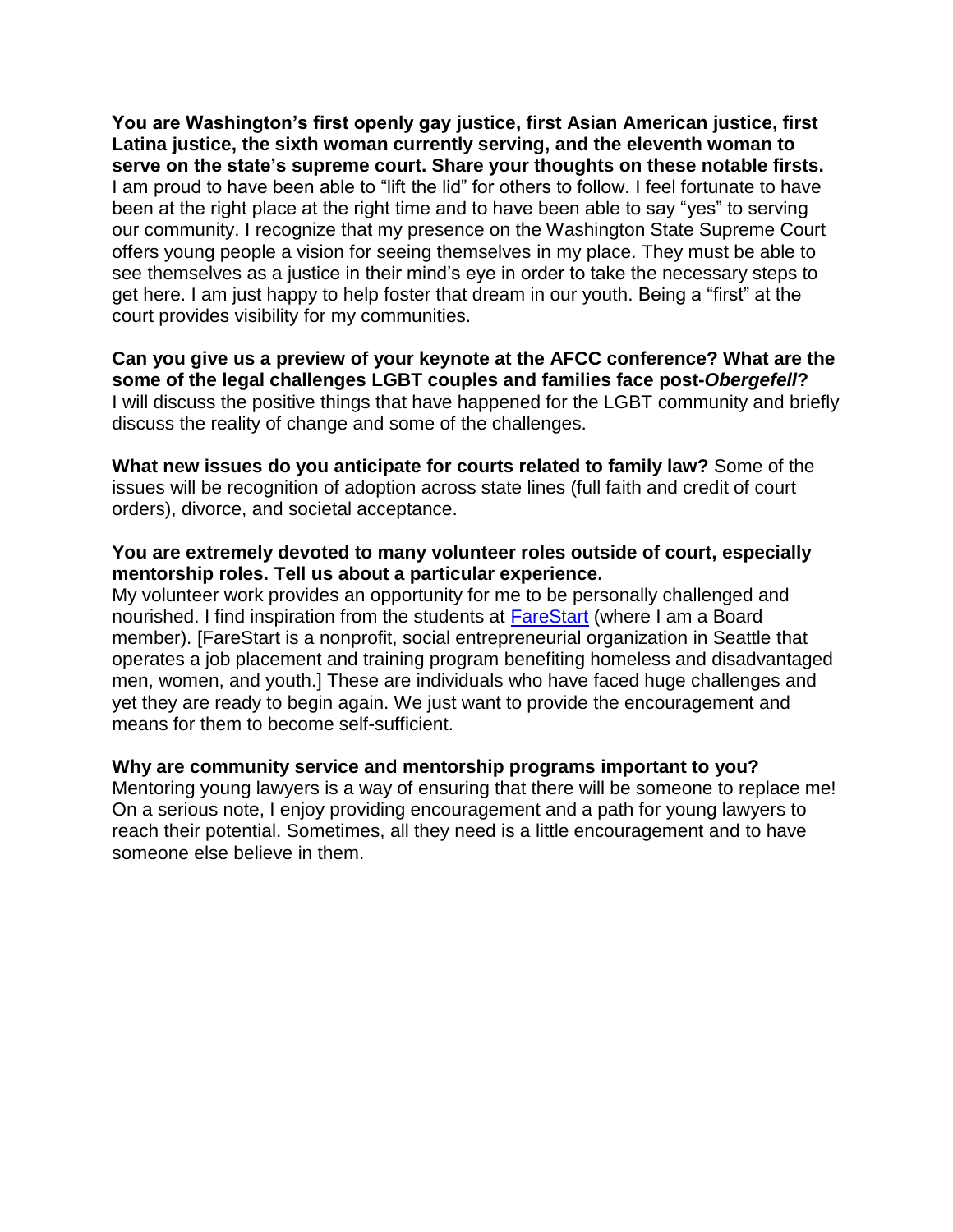

VOL. 11 NO. 4 APRIL 2016

**Ten Considerations for Grandparents Raising Their Grandchildren**

*Ann M. Ordway, JD, PhD, Department of Counseling and Special Populations, Lamar University* 

Approximately 2.4 million grandparents nationwide currently have some form of a custodial role for their grandchildren. Whether your role is a grandparent in a custodial role, or a service provider for members of this special population, here are some important considerations to guide the process of transitioning to the custodial role and improving chances that the arrangement will be successful for both the grandparents and grandchildren.

**1. Assess the Reasons Why.** There are many reasons that factor into the creation of this arrangement. Grandchildren are voluntarily placed with their grandparents for economic reasons, when the biological parent experiences economic hardship and cannot afford to care for their children. In many cases, grandparents are more economically stable and have both the physical location and financial ability to care for grandchildren. Grandparents can become involved in parenting due to a serious illness of the biological parent. Grandparents may step in when the biological parent has a prolonged absence, like a military deployment, out-of-town job, or incarceration. Grandparents can also be compelled to intervene and petition the courts for custody of their grandchildren due to a biological parent's substance abuse issues or other illicit behavior that is potentially harmful to the grandchildren. The reason for the custodial shift will set the tone for ongoing interactions with the biological parents and how long the child will stay.

**2. Understand the Role.** There is something to be said for the aspect of grandparenting that enables a fun "sugar them up and send them home" mentality. Grand-parenting is the chance to love and spoil while not worrying about discipline. This concept largely stops when children are left in the permanent care of their grandparents. Suddenly, the custodial grandparent must drop the "grand" in order to be an effective parent. Role transition is one of the greatest challenges for grandparents and children.

**3. Consider Duration.** It becomes critical to know if children will be with their grandparents for a short time—or if it is a long-term, potentially permanent arrangement. Children need roots and stability. In long-term arrangements, where it becomes likely that the biological parent will not be returning or is in the picture, but represents a risk to the child, permanency planning should be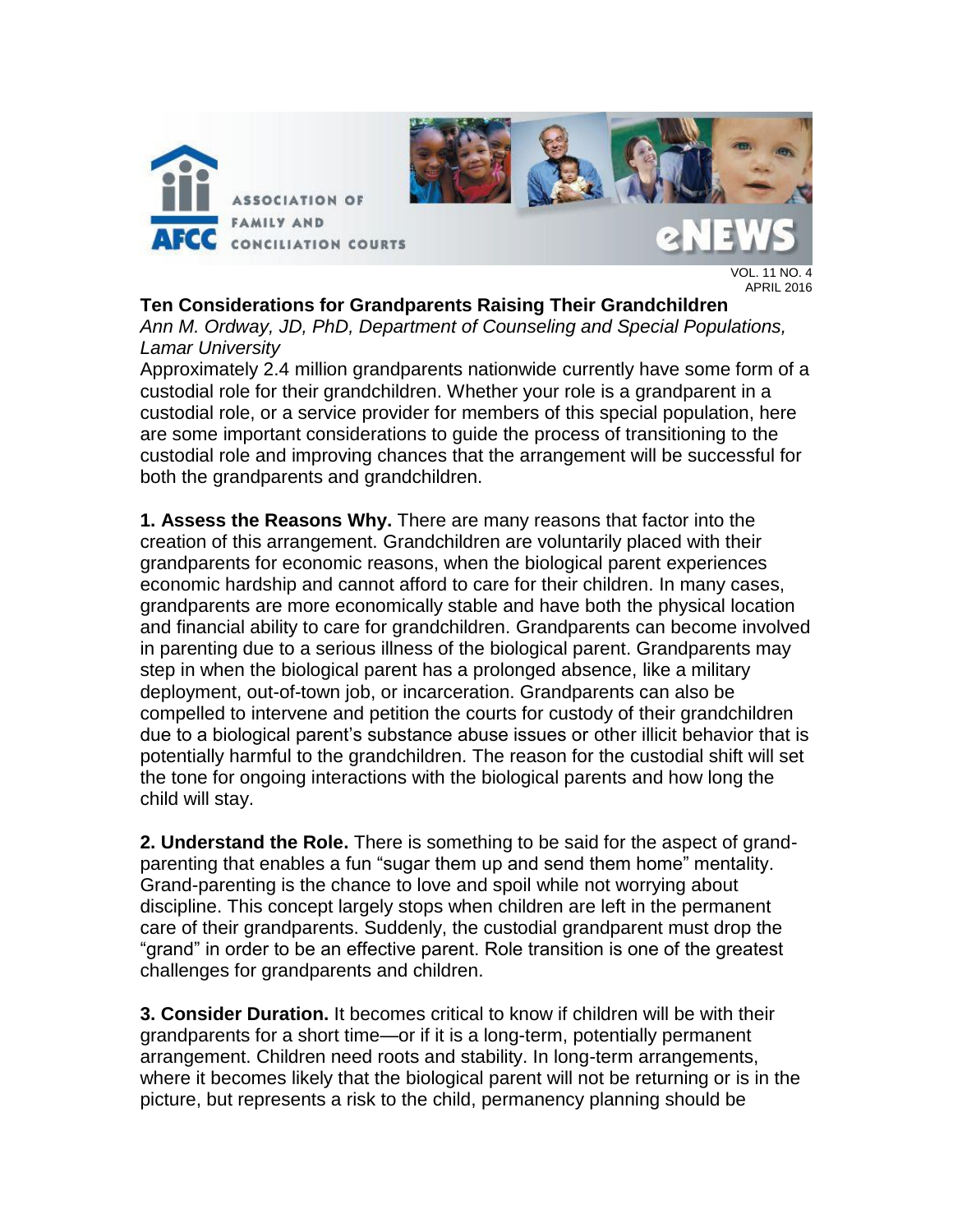considered. Children need their own space. If the grandparent becomes the psychological parent, the best interests of the child take on a new connotation and permanency may be the fairest goal for the child.

**4. Commitment.** Grandchildren in the care of their grandparents often fear being discarded or rejected again and are afraid of another loss. Grandparents are making a deep emotional commitment, one that should NOT be taken on without a great deal of forethought. Considering the circumstances from which the child came, the commitment will be questioned and challenged. The children deserve everything the grandparents have to offer and deserve to be treated like household members. This includes giving them responsibilities and maybe encouraging them to add their own special touches to their rooms or other rooms in the house. Grandparents should consider the implications of the commitment. The child should always feel wanted, safe, and loved.

**5. Resources.** Some resources are available from within the family; these might include financial assistance and babysitting offers. The local department of child protective services may offer subsidies for the benefit of the child when the agency is involved with the transfer of custody. Some children may require special attention including the involvement of a mental health professional. Special needs, such as learning disabilities, may have previously gone unaddressed, thus the grandparent may need to initiate appropriate scholastic intervention. Grandparents should anticipate arranging for a pediatrician, therapist, tutors, and other third parties to help meet the child's needs.

**6. Challenges from Biological Parents.** Some biological parents are unreliable and seem to disappear; others try to regain custody despite obvious reasons why that would not be in the best interests of the children. It is not uncommon for children to long for time with their biological parents. Biological parents often undermine, challenge, and interfere with the grandparents' parenting. Children are not above manipulating conflict to their advantage. Grandparents should stand their ground by being firm, but loving. Enabling the biological parent can have disastrous effects for the children, and grandparents might feel caught in the middle, wanting to maintain a relationship with their child, while also doing the right thing for the grandchildren in their custody.

**7. Challenges with Children.** Sadly, children who are in the care of their grandparents are rarely there for happy reasons. The children have likely experienced some turmoil associated with the transition to their grandparent's house, including the loss of their parent or parents. Accordingly, it is not uncommon for grandchildren to be a bit of a handful. Challenges range from "You are not my mother. I don't have to listen to you" to "I want my mother." There are often tears, fixation on the fantasy of reconciliation with a *perfect* parent, acting out, and other behavioral issues. Grandparents are older than they were while raising their own children, and may have health issues and physical limitations. Grandparents making this commitment must take care of themselves because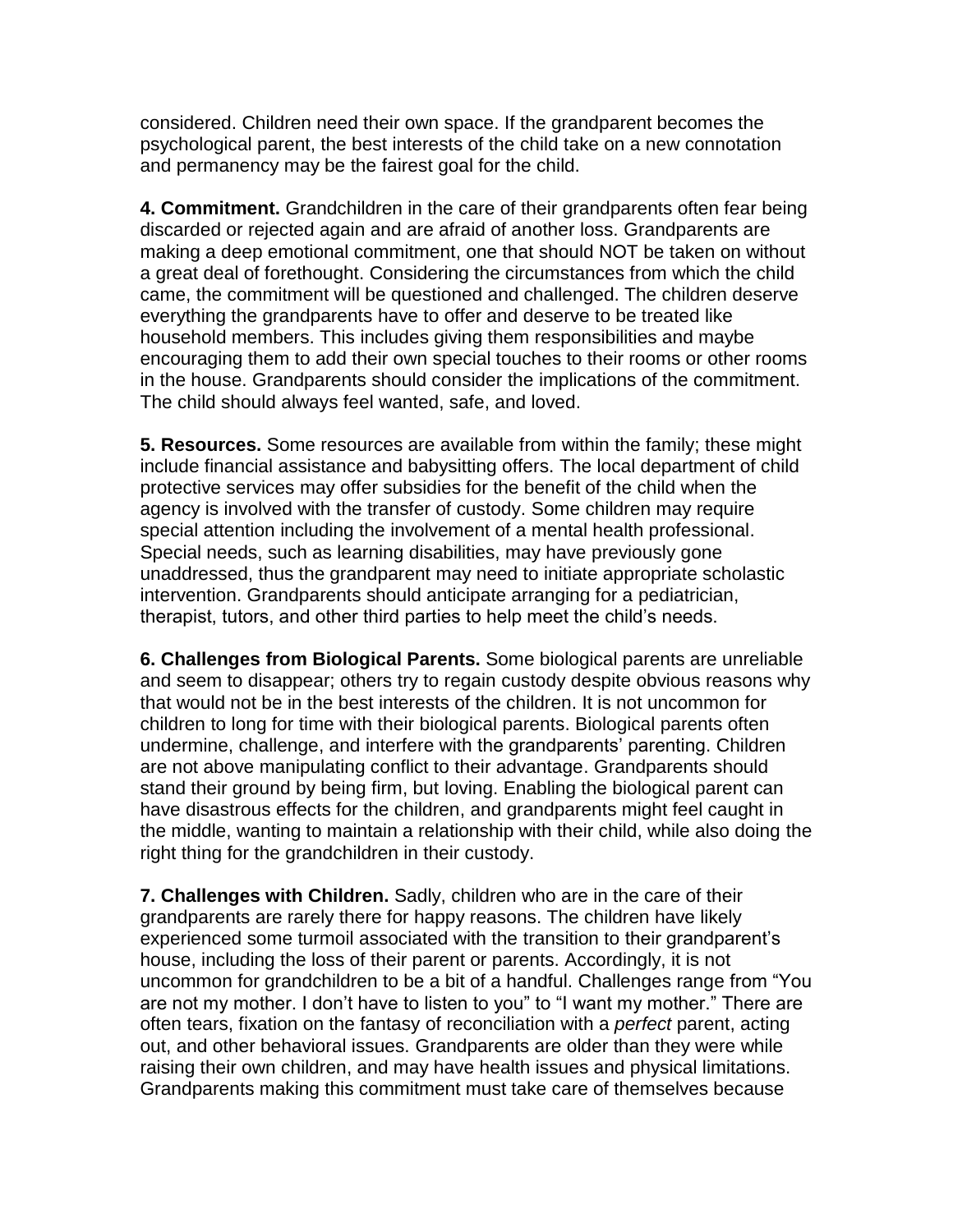their grandchildren are relying on them. They must also remember that children need to be engaged and entertained. They need to commit to planning activities and outings. It is important for custodial grandparents to be active and visible in their grandchildren's lives, to know teachers and coaches, and for the children see their commitment.

**8. Systemic Challenges.** There can be several legal options for securing custody of grandchildren, depending upon the jurisdiction. If parents are consenting to the placement, it is still advisable to have a consent agreement or written document outlining rights and responsibilities regarding the children left in the grandparents' care. Such a document must include the ability to make medical and educational decisions in the best interest of the children, particularly when the parent or parents will be absent or uninvolved. Documentation, dated, and with the parents' signatures will unencumber the grandparents' interactions with doctors, teachers, counselors, coaches, and other agencies where parental consent might be sought.

If the placement is involuntary, child protective services will likely offer assistance, which can include financial assistance in some jurisdictions. If the grandparents file a complaint and seek an order of custody from the court, it is critical to consider specific issues, such as providing medical insurance for the child and whether the child will attend school in the grandparents' neighborhood. Guidelines for parenting time, if any is allotted, for the biological parents should be addressed so grandparents have an order of the court to rely on. The more guidelines that are clearly established in the beginning, the less conflict later.

**9. Permanency.** If child protective services are involved, there is a reasonable chance that the state will move for the termination of parental rights and adoption, or a kinship legal guardianship plan. If not, the grandparents will need to pursue these options on their own, and will need to consider whether biological parents will consent or if court involvement is necessary. Despite the challenges presented by the choice to pursue permanent custody or adoption, it is important to weigh the potential costs of remaining in limbo long-term against the potential benefit for both grandparents and grandchildren associated with being in a forever relationship. Permanency allows for long-term planning, defined roles, and the assurance that the children will not be uprooted again.

**10. The Opportunity.** I am reminded of the old adage, "If I knew then what I know now..." Parenting the first time around is fraught with challenges simply because of the natural learning curve that comes with having children. Children do not come with instruction manuals and with each child, the parent learns as they go at each new stage of life. It has been said that with the first child, a parent is quick to discard a dropped pacifier in favor of a germ-free new one, but by the time the third child arrives, the parent applies the five-second rule, quickly lifts the pacifier from the floor, blows it off and sticks it back in the baby's mouth. Experience calms anxieties and eases fears. Grandparents raising their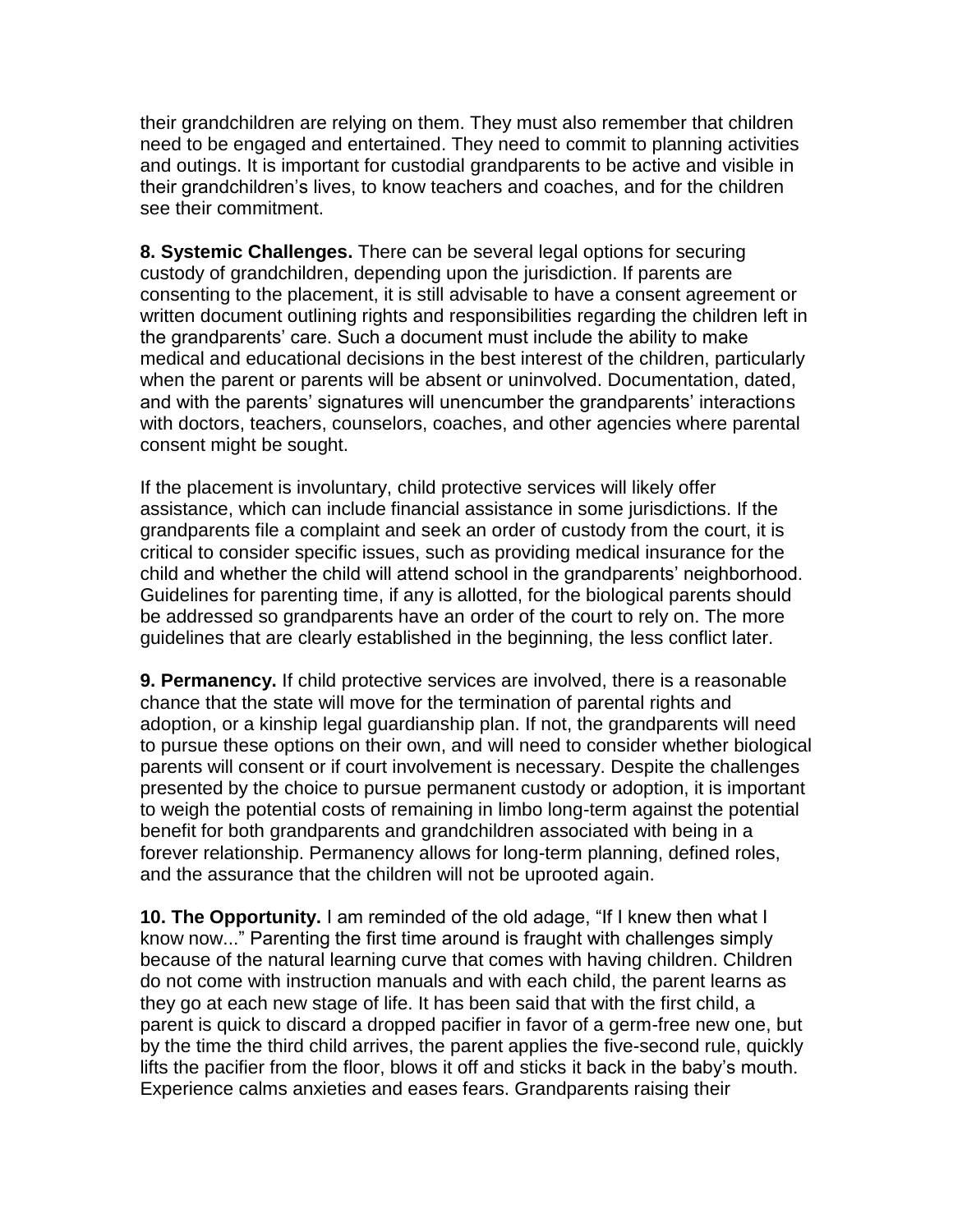grandchildren have a veritable treasure chest of personal experience from raising their own children. Many grandparents are retired or have mastered the art of multi-tasking and are therefore more patient and organized than first time parents. Most of all, there is an immeasurable reward associated with loving grandchildren through the tough times associated with the loss or lack of reliability of a biological parent. The unconditional love that grandchildren return is priceless.

*Ann M. Ordway, JD, PhD, is a distance clinical professor at Lamar University where she teaches clinical mental health counseling and school counseling for graduate students in the Department of Counseling and Special Populations. She is a visiting instructor in counselor education at University of Tennessee, Chattanooga for 2016-17. Ann is an attorney, with more than 25 years' experience in family court in New Jersey, a counselor educator, parenting coordinator and child advocate. Her research is focused on parenting coordination, parental alienation, family relationships, and the impact of high conflict divorce dynamics on children and their family members. She has presented for both AFCC and the American Counseling Association and has published several articles related to her topics of interest. Ann is the chapter liaison to the AFCC Board of Directors and a former president of the AFCC New Jersey Chapter. She resides near Chattanooga, Tennessee, and is the proud mother of nine children—two of whom are her grandchildren, for whom she and her husband, Stephen, have become custodial.*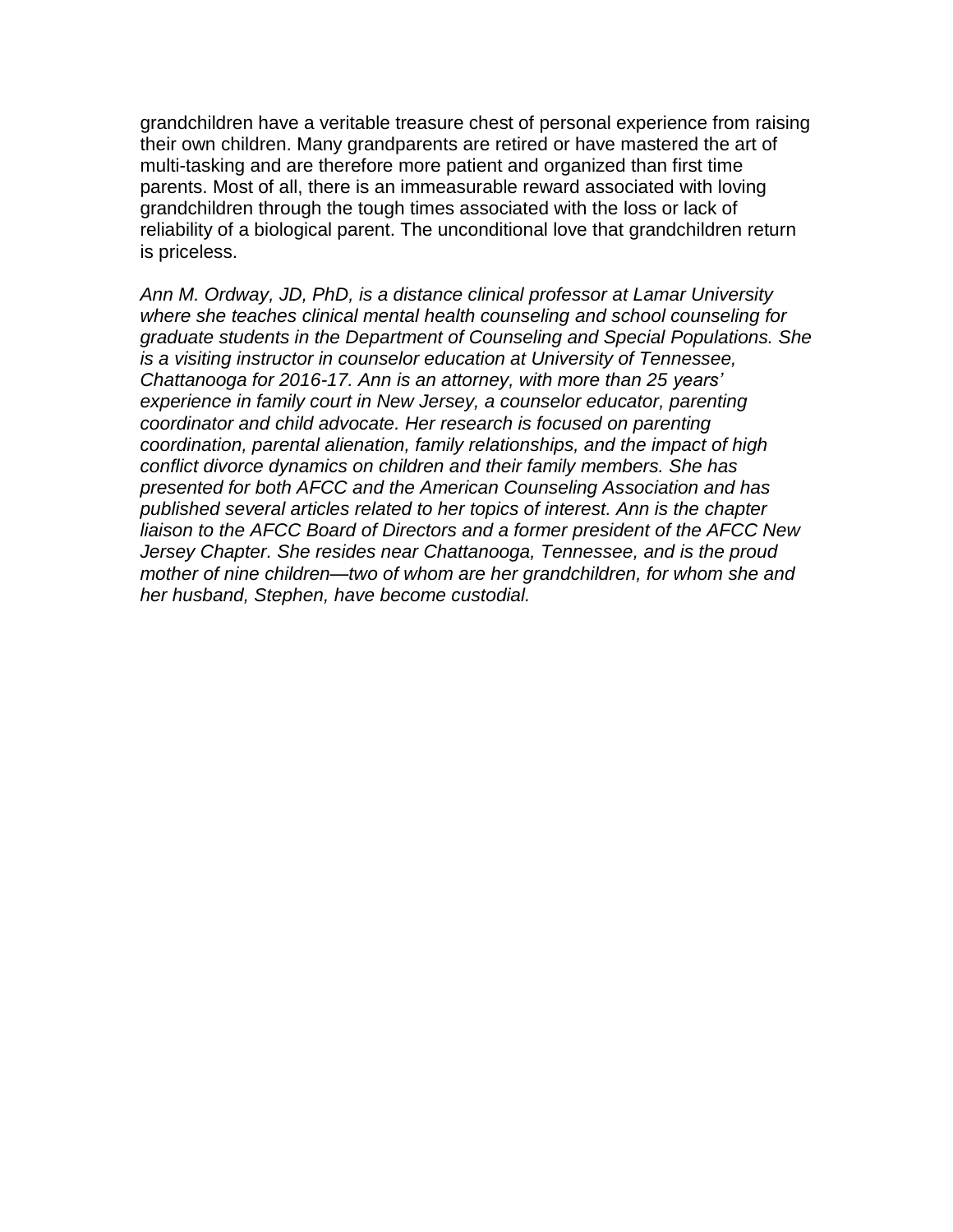

APRIL 2016

**Top Considerations for the Views and Beliefs about Access to Justice of Legal and Non-Legal Family Law Professionals** 

*Michael Saini, PhD, Associate Professor, Factor-Inwentash Faculty of Social Work, University of Toronto*

Within the last decade, the term "access to justice" has grown in popularity among legal commentators, scholars, family justice reformers, government policymakers, and the media. But with all of this new attention, there remains no common understanding or definition of access to justice and its potential implications for children and families in domestic relation courts. To address this gap, a survey was developed in collaboration with AFCC and Professor Michael Saini, of the Factor-Inwentash Faculty of Social Work, University of Toronto. The purpose of this cross-sectional online survey was to explore the meaning of access to justice according to legal, mental health and dispute resolution professionals in various countries.

The sample included 442 respondents (e.g., judges, lawyers, custody evaluators, mediators, family court services, court administrators, parent educators, etc.) from seven countries. Of the total respondents, 398 participants completed the survey (response rate of ninety percent). The majority of participants defined access to justice as the ability of disputants to seek and obtain a remedy through formal (e.g., the courts) or informal (e.g., mediation) institutions and services for resolving disputes. Noteworthy differences were reported, however, between the views of legal and mental health professionals, where the latter most likely viewed access to justice as a legal issue, while the former focused on alternative approaches outside of the legal system to resolve family disputes.

The survey results will be discussed further in the forthcoming article, "A Survey of Beliefs and Priorities about Access to Justice of Family Law: The Search for a Multidisciplinary Perspective" by Peter Salem and Michael Saini, which can be read (open access) in the *[Cardozo Journal of Conflict Resolution](http://cardozojcr.com/volume-17-3/)*, Volume 17, Number 3. The following ten considerations have been adapted from the article.

**1. There is widespread agreement on the need to create greater and more effective access to the family court system, but a lack of consensus about the potential solutions with many unanswered questions.** Barriers to justice have resulted in the widespread perception that interaction with family courts is largely a frustrating, time-consuming, and expensive experience. Significant delays and backlogs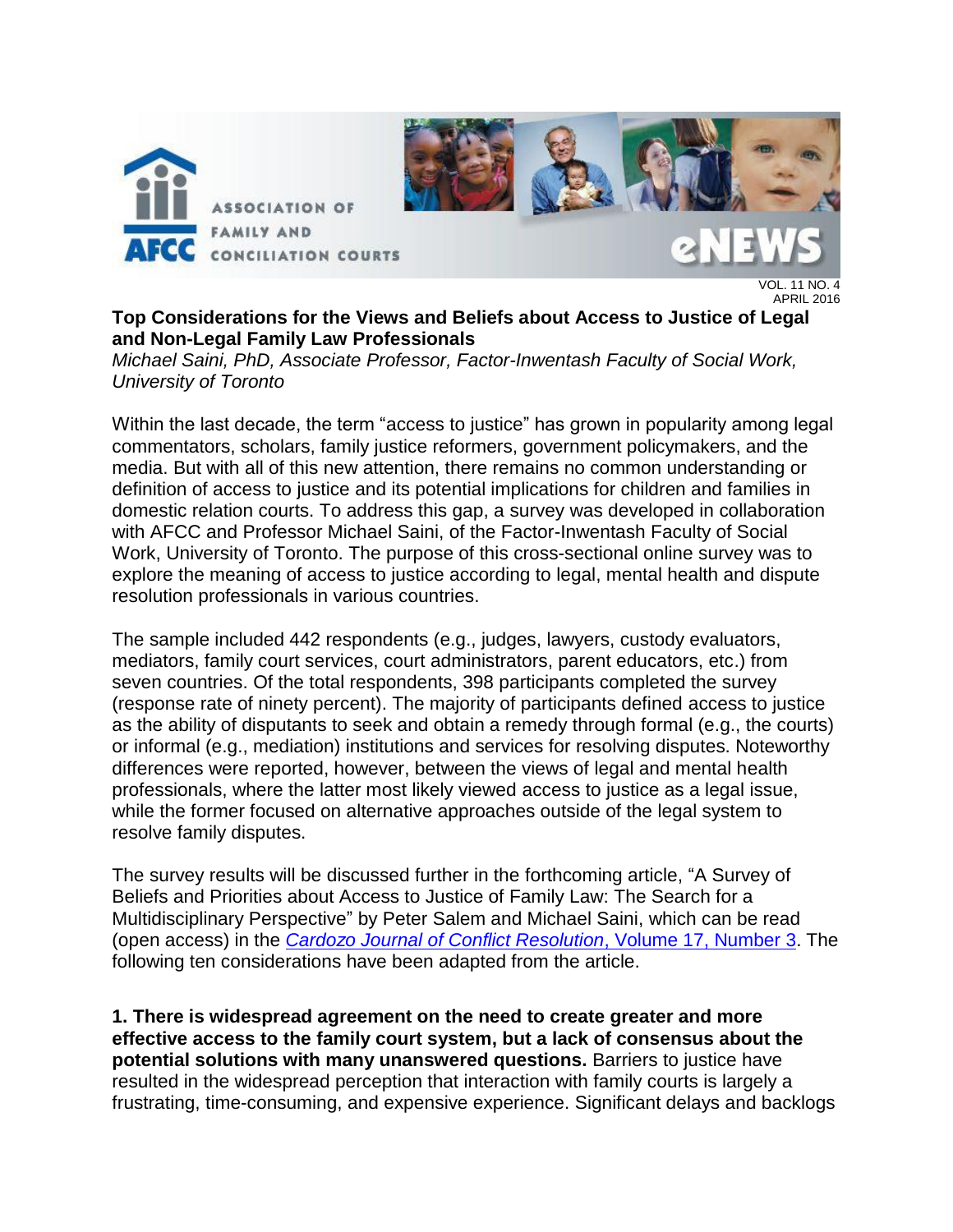within the family court system inhibit a litigant's ability to access services in a timely and cost-efficient manner, and this situation may be exacerbated for those without legal representation. Indeed, family court professionals who responded to this survey indicated that even though they perceived improved access to the court in recent years, they believed that public trust and confidence in the courts have worsened during the same time.

**2. Access to justice has historically been viewed as a legal issue.** The concept of access to justice emerged in the late 1970s and initially focused on legal aid funding issues. There has been increased attention to non-legal approaches (e.g., courtside services, parent education, mediation, parenting coordination) in the past decade, but there remains a lack of consensus among legal and non-legal stakeholders about the reasons for the current barriers to access, and how best to approach unmet needs of litigants in the courts.

**3. Access to justice has become a blanket term used to describe a wide range of approaches that are generally aimed at legal reform.** The ambiguity surrounding the term access to justice creates challenges in developing workable solutions to meet the needs of litigants. Mixed perceptions remain about the responsibility of various stakeholders in administering access to justice; whether access to justice equals access to a lawyer, whether the concept is limited to fair legal processes; and what role, if any, non-legal professionals should play. Furthermore, even if it were possible to provide legal representation to everyone, it is not clear that a more effective system would result.

#### **4. Based on survey results, there seems to be more consensus than disagreement about the current definition of access to justice in family law.**

Access to justice was defined broadly as: "[t]he ability of disputants to seek and obtain a remedy through formal (e.g., the courts) or informal (e.g., mediation) institutions and services for resolving disputes." 87.6% of respondents indicated agreement with the proposed definition.

**5. The most common alternate definition emphasized the differences between access and justice; courts and services; legal and non-legal approaches.** 12.4% did not agree with the proposed definition and they provided several alternative definitions.

**6. There was overwhelming support that collaboration among legal and non-legal professionals is needed to achieve access to justice.** Awareness, understanding, and respect for the various perspectives about how best to meet the needs of families are important steps towards meaningful interdisciplinary dialogue. With effective interdisciplinary dialogue, these various perspectives may work in concert rather than compete for the limited resources available to assist families involved in family law matters.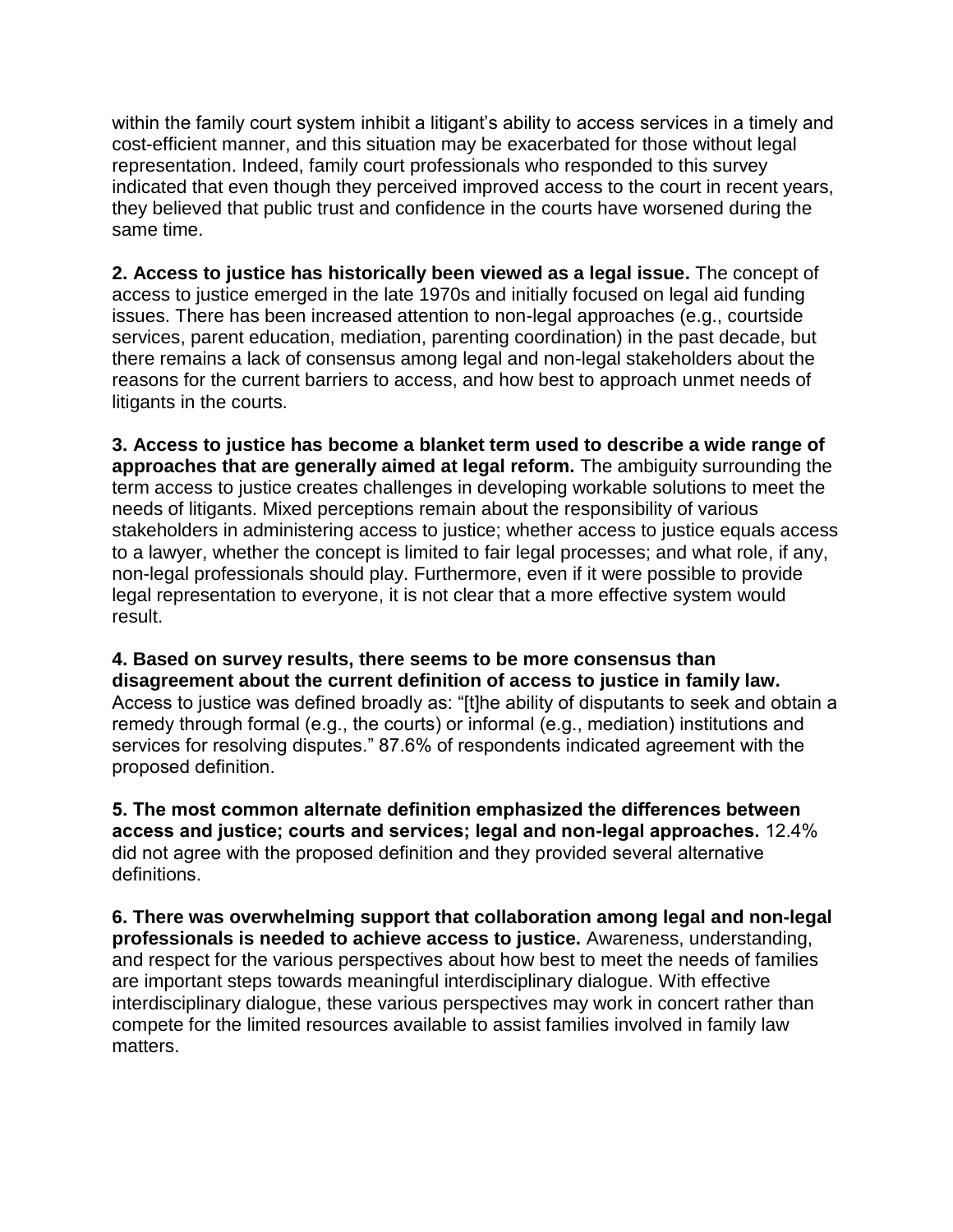**7. There is overwhelming support for providing families with information, education and outside services prior to appearing in the courts.** But not all professionals agree on how best to provide these services and they are even less in agreement when cases include violence, conflict and complex factors.

**8. While the majority of respondents favoured screening cases for conflict, domestic violence, and complexity, they differed about what to do with these cases once screened.** For example, lawyers and judges were less likely to agree that only high conflict and/or complex cases should be fast tracked to court, with others being resolved outside of court.

**9. There is a lack of consensus about how best to include the views of children within an access to justice framework.** Although there is a growing emphasis on including the views and preferences of children within child custody disputes, respondents had mixed opinions about whether all children should be offered opportunities to have their views included within the dispute or whether child legal representation and judicial interviewing should be offered on a limited basis for specific children based on their unique circumstances.

### **10. The importance of reducing family conflict is a key priority among**

**respondents.** All professionals ranked reducing family conflict as the top priority for access to justice initiatives. But professional differences were noted in the ranking of priorities: Legal professionals' highest priorities were associated with increasing the efficiency of the legal system; mental health and dispute resolution professionals' highest priorities were associated with increasing family wellbeing and improving child adjustment; judges and administrators' highest priorities were associated with increasing services for self-represented litigants.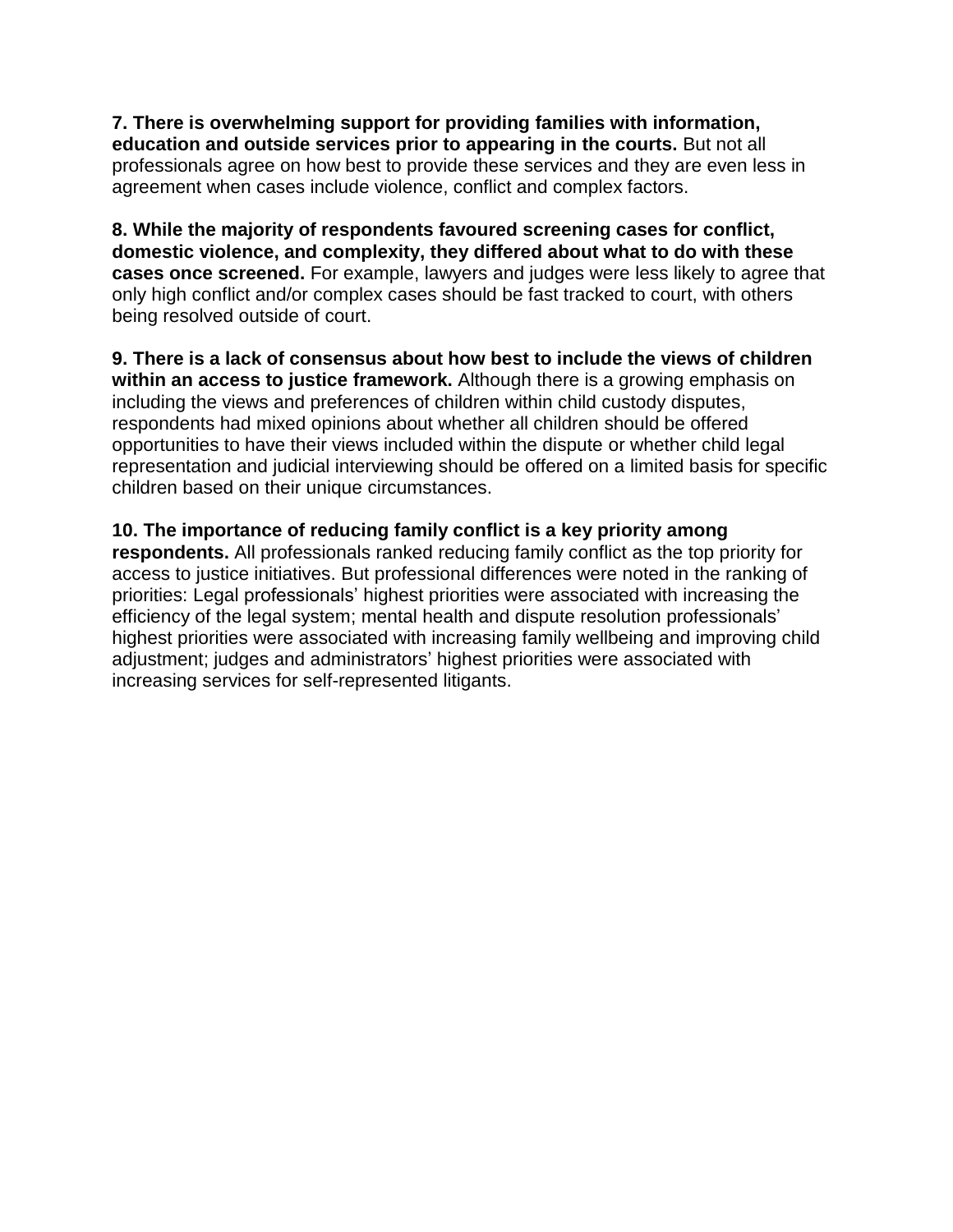

VOL. 11 NO. 4 APRIL 2016

### **Member Profile: Barbara Babb, MS, JD**

Barbara Babb is the new editor-in-chief of *Family Court Review*. Becoming editor of *FCR* marks a full-circle experience with AFCC, in that Barbara was aware of the journal before becoming a member. "*FCR* is the best family law journal. This is an incredible honor. I have been reading the journal since it was called the *Family and Conciliation Courts Review*. It became even better as *Family Court Review*. Andy [Andrew Schepard, editor of *FCR* 1997-2015] leaves big shoes to fill," she said.

A long time AFCC member, Barbara joined in the early 1990s. "I think I attended my first conference in Maryland, not long after I moved to Baltimore. You have to understand AFCC wasn't as well known then. That first meeting was the right place to be, the interdisciplinary nature focuses on all of the pieces needed to make the justice system work better for families," she said.

As an associate professor of law at the University of Baltimore School of Law, Barbara founded and is the director of the Sayra and Neil Meyerhoff Center for Families, Children and the Courts (CFCC) at the law school. Her lifelong dedication to family policy and family justice system reform is apparent through all of her work. She was instrumental in establishing unified family courts in Maryland and beyond. CFCC generates policy initiatives, prepares reports and projects, and provides educational programs that focus on relationships among parents, children, the community, and the judiciary. These efforts include CFCC's highly successful and very popular Truancy Court Program in the city of Baltimore; consulting work; conducting research and evaluations; preparing policy recommendations and reports; and implementing training programs, workshops and conferences for policymakers, family law professionals, students, and stakeholders.

Barbara's journey to founding and directing CFCC started early. She wanted to work in family policy. After obtaining an undergraduate degree in human development, she taught child development at a high school in Connecticut for three years. She then attended graduate school at Cornell University, earning a master's in human development. While at Cornell she worked with Urie Bronfenbrenner, known for his ecological systems theory of child development and involvement in the formation of [Head Start.](http://www.acf.hhs.gov/programs/ohs) Bronfenbrenner's theory was key to changing perspectives in developmental psychology, calling attention to the environmental and societal influences on child development. It was with his encouragement that Barbara decided to pursue a law degree to continue her work in family policy.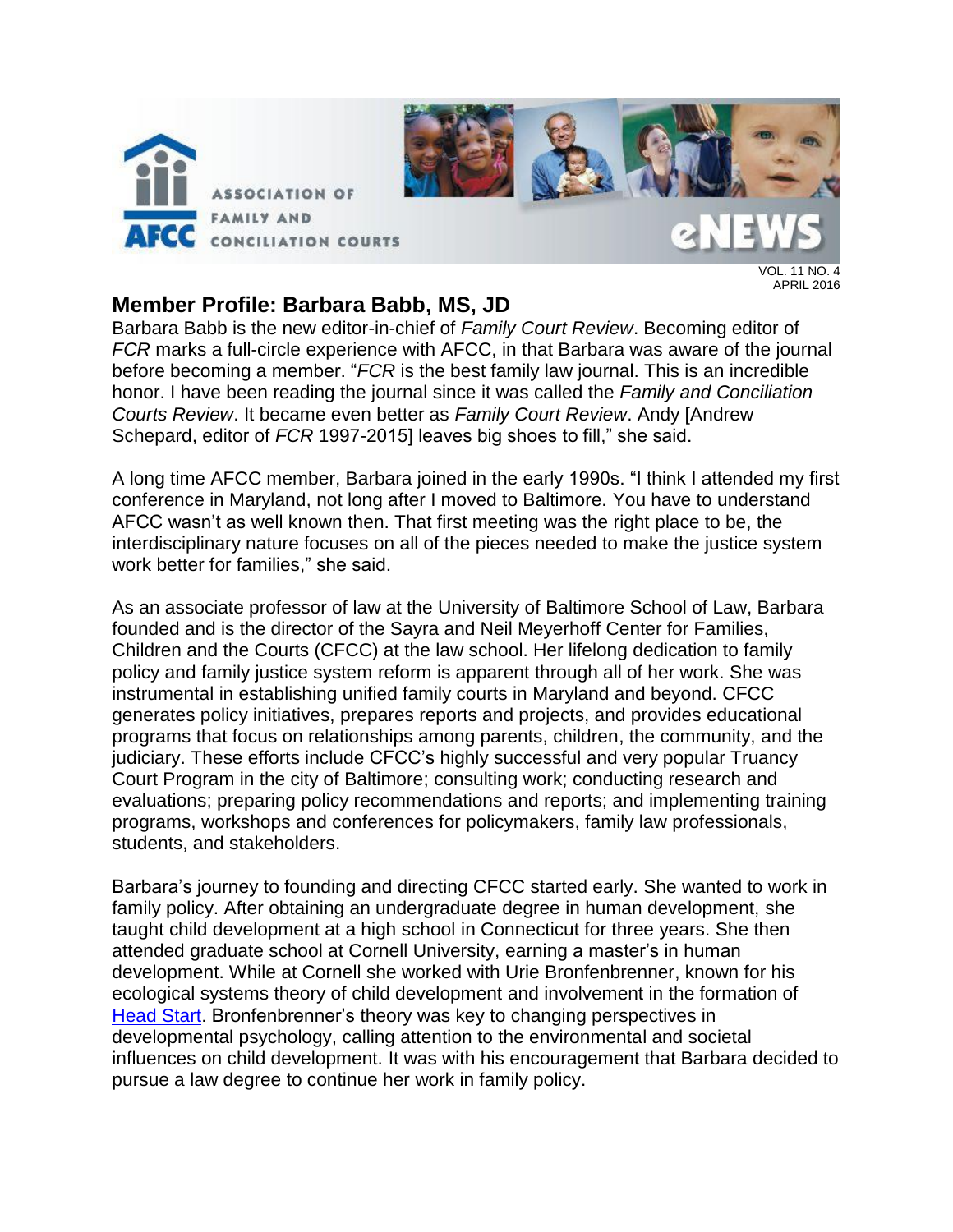Barbara completed her law degree with a focus on children and families at Cornell Law School in 1981 at a time when there was little funding and were few opportunities to work in family policy. After law school, Barbara practiced at a private firm in upstate New York, doing primarily criminal defense and family court work. Eventually she moved to Baltimore, Maryland, where she worked as a managing attorney of the Domestic Law Unit at the Legal Aid Bureau. She found the court system in Maryland very different from that of New York. At that time, in Maryland, there were no family or domestic relations courts and no specialized ways to deal with the unique complex issues in family cases. Family law cases were lumped in with all other civil cases.

Not long after relocating to Baltimore, Barbara was recruited by the University of Baltimore School of Law. In 1999, because of her advocacy and scholarship on unified family courts and family justice system reform, John Sebert, then Dean of the School of Law, approached her about creating the Center for Families, Children and the Courts. In 2000, the Center for Families, Children and the Courts (CFCC), now the Sayra and Neil Meyerhoff Center for Families, Children and the Courts, was founded. Barbara has served as director since 2000.

CFCC works through grants and contracts and allows law students an opportunity to gain practical real-life experience. Since 2004, there has been an experiential course option for law students to become involved in the work of the center. CFCC has consulted for Florida and California, among other states, on justice system reform. The center's most well-known program is its Truancy Court Program (TCP). The high school graduation rate in Baltimore is just 65-70% [compared to 80% nationally in the US]. CFCC's program is a school based prevention program that has helped more than 2,500 students and their families. The TCP has improved attendance, classroom success, and graduation rates since it began in 2005. On average, three quarters of the programs' participants each year reduce their unexcused absences by at least 65%.

The TCP helps identify and address the underlying problems that cause truancy and thereby prevent this pattern of behavior from leading to delinquency, crime and violence. "There are some profound problems keeping kids from getting to school: homelessness, bullying, lack of individualized education programs for special needs students, fear of walking through certain neighborhoods on the way to school, and lack of reliable public transportation, to name a few. Many of these issues stem from poverty," said Barbara.

The program's approach is collaborative; it connects the student and their family with social services and community based support. It is voluntary for the students and their families, and it consists of 10-14 weekly meetings (per semester). The meetings bring the student, family members, teachers, social workers, guidance counselors, principals, CFCC staff, a University of Baltimore law student, and a volunteer Maryland judge together to discuss the student's absences and attempt to identify the cause. Students also meet weekly with a mentor, who, in turn, connects with their family members, as well. CFCC provides after school arts education programs when possible at TCP schools to increase engagement and attachment to school among the participants and their peers.